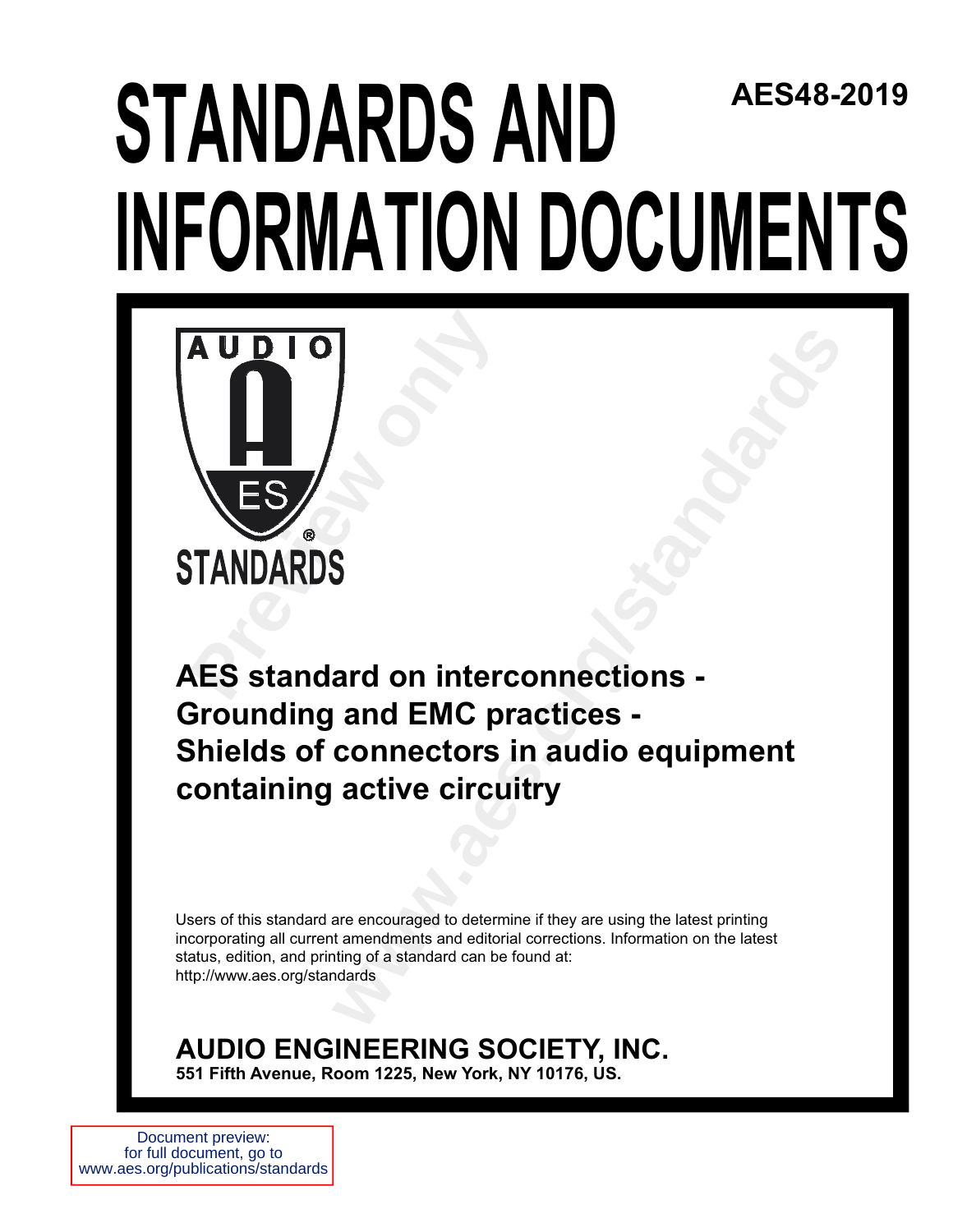

The AES Standards Committee is the organization responsible for the standards program of the Audio Engineering Society. It publishes technical standards, information documents and technical reports. Working groups and task groups with a fully international membership are engaged in writing standards covering fields that include topics of specific relevance to professional audio. Membership of any AES standards working group is open to all individuals who are materially and directly affected by the documents that may be issued under the scope of that working group.

Complete information, including working group scopes and project status is available at http://www.aes.org/standards. Enquiries may be addressed to standards@aes.org

The AES Standards Committee is supported in part by those listed below who, as Standards Sustainers, make significant financial contribution to its operation.



Document preview: for full document, go to www.aes.org/publications/standards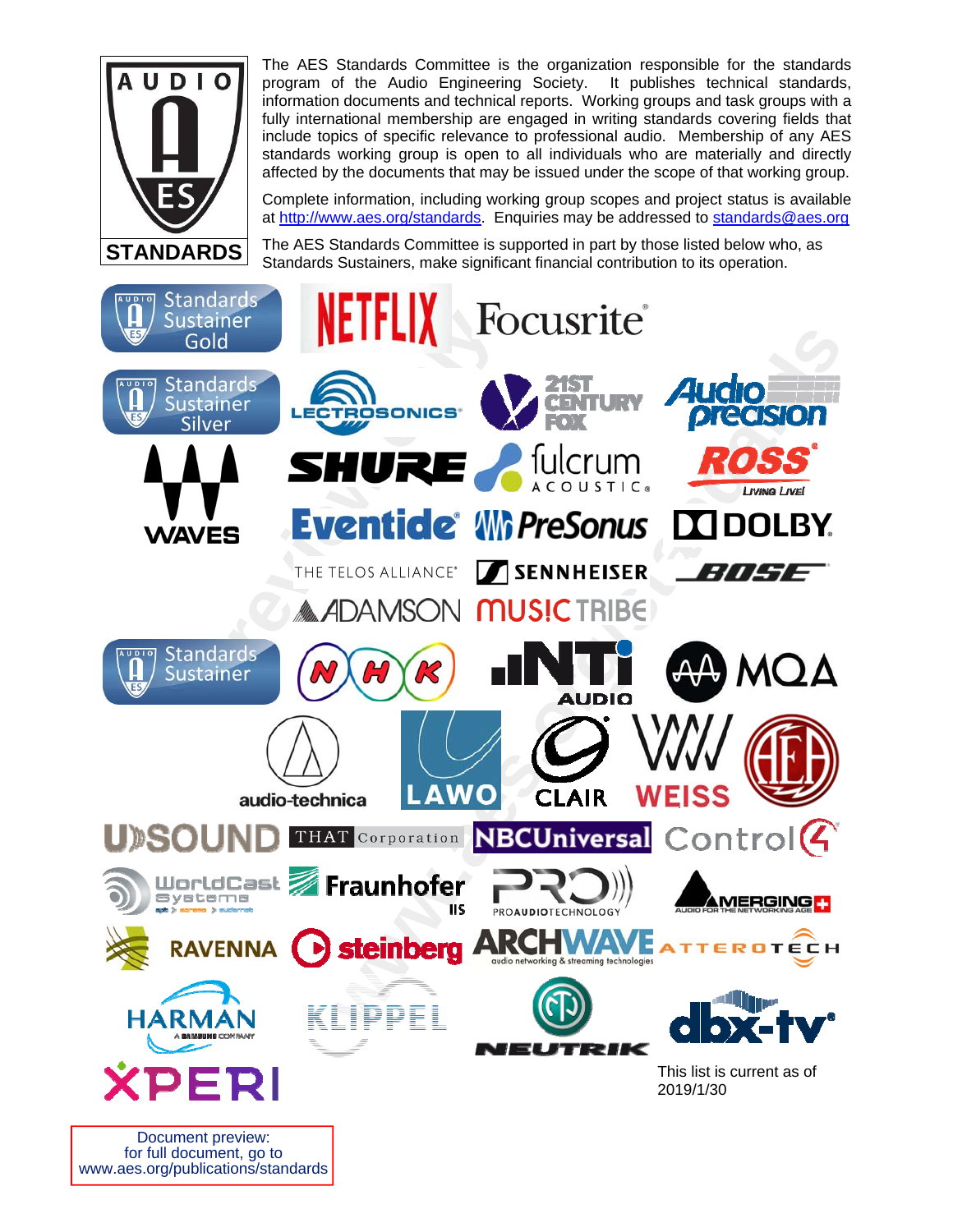# **Shields of connections of the Ulipment containing ed by Engineering Society, Inc.<br>
Engineering Society, Inc.<br>
act act andard specifies requirements for the termination, ving interconnections with other equipment, taking e AES standard on interconnections — Grounding and EMC practices — Shields of connectors in audio equipment containing active circuitry**

Published by

**Audio Engineering Society, Inc.**  Copyright © 2005, 2019 by the Audio Engineering Society

#### **Abstract**

This standard specifies requirements for the termination, within audio equipment, of the shields of cables supporting interconnections with other equipment, taking into account measures commonly necessary for the preservation of EMC (electromagnetic compatibility) at both audio and radio frequencies.

**CONTABILITY AND CONTINUE CONTINUE CONTICUTE CONTINUE CONTICUTE CONTICUTE CONTICUTE CONTICUTE CONTICUTE CONTICUTE CONTICUTE CONTICUTE CONTICUTE CONTICUTE CONTICUTE CONTICUTE CONTICUTE CONTICUTE CONTICUTE CONTICUTE CONTICUT** An AES standard implies a consensus of those directly and materially affected by its scope and provisions and is intended as a guide to aid the manufacturer, the consumer, and the general public. The existence of an AES standard does not in any respect preclude anyone, whether or not he or she has approved the document, from manufacturing, marketing, purchasing, or using products, processes, or procedures not in agreement with the standard. Prior to approval, all parties were provided opportunities to comment or object to any provision. Attention is drawn to the possibility that some of the elements of this AES standard or information document may be the subject of patent rights. AES shall not be held responsible for identifying any or all such patents. Approval does not assume any liability to any patent owner, nor does it assume any obligation whatever to parties adopting the standards document. This document is subject to periodic review and users are cautioned to obtain the latest edition. Recipients of this document are invited to submit, with their comments, notification of any relevant patent rights of which they are aware and to provide supporting documentation.

**Audio Engineering Society Inc., 551 Fifth Avenue, Room 1225, New York, NY 10176, US.**

**www.aes.org/standards standards@aes.org**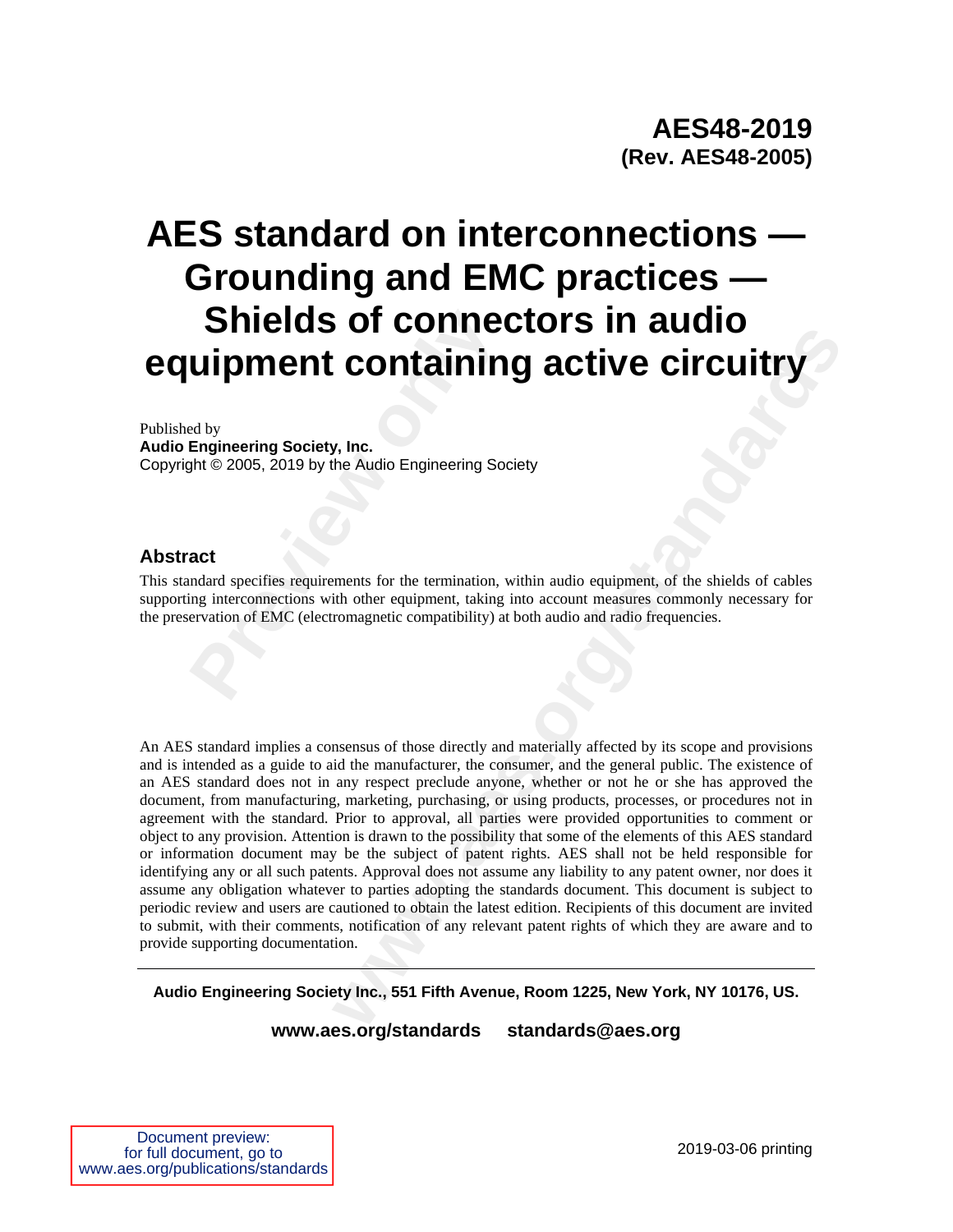#### **Contents**

| Annex A (Informative) - Examples of terminations that do not meet this standard9 |
|----------------------------------------------------------------------------------|
| A.1<br>A.2<br>A.3<br>A.4                                                         |
|                                                                                  |
|                                                                                  |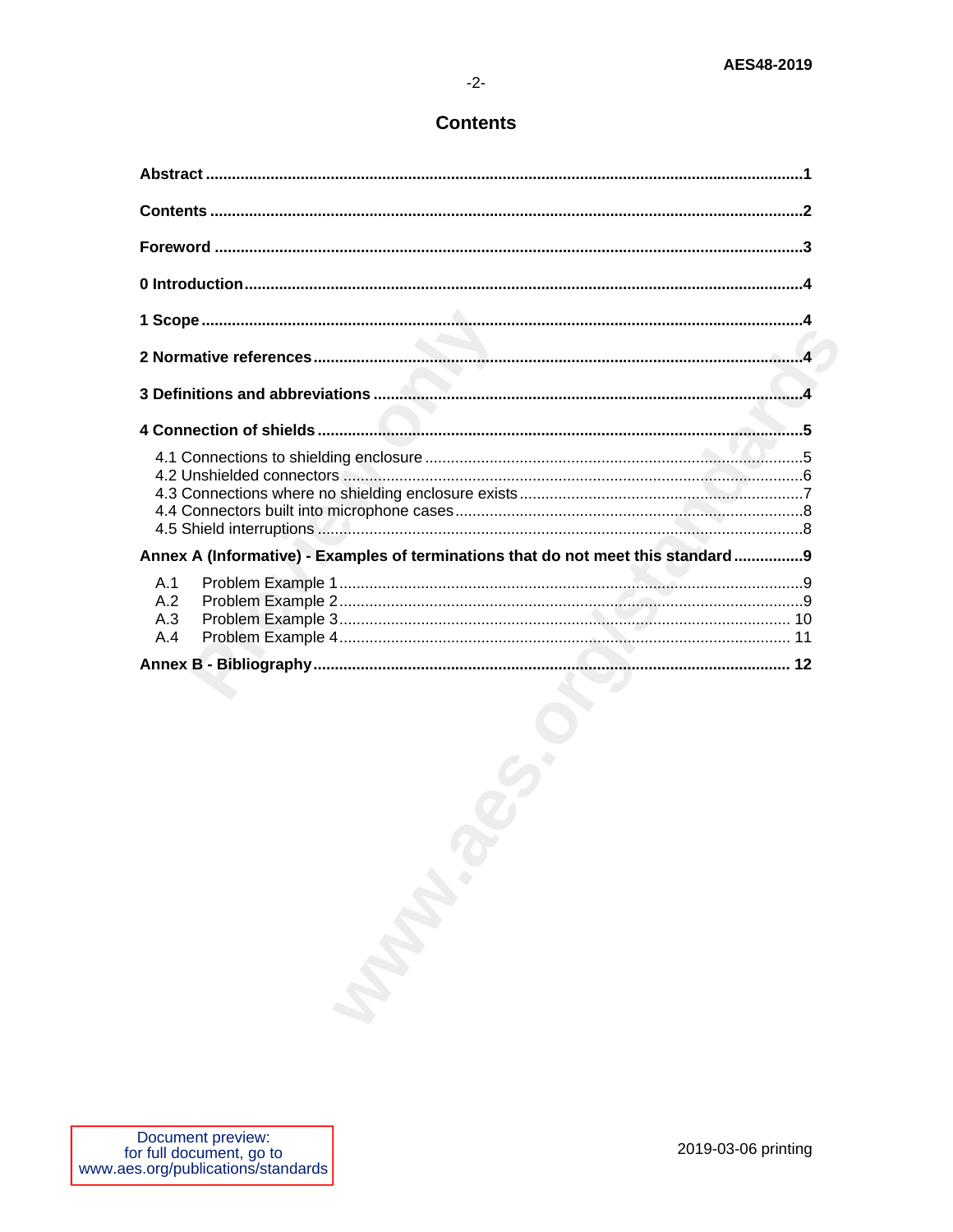#### **Foreword**

This foreword is not part of the AES48-2005 *AES standard on interconnections — Grounding and EMC practices — Shields of connectors in audio equipment containing active circuitry*.

This document was developed under project AES-X13 by task group SC-05-05-A headed by J. Brown, and with the following members: J. Dow, S. Macatee, N. Muncy, B. Olson, D. Queen, R. Rayburn, J. Schmidt, B. Whitlock, J. Woodgate, and M. Yonge.

Bruce C. Olson, chair Jim Brown, vice-chair SC-05-05 Working Group on Grounding and EMC Practices 2004-09-24

**Corrigendum 2005-05-12** 

Minor editorial corrections

#### **Foreword to second edition, 2019**

This revision includes changes to clarify the grounding of circuitry inside a device when EMI filters are employed.

**Foreword to second edition, 2019**<br> **Example 3** to clarify the grounding of circuitry inside a device when EMI filters are<br>
a durater project AES-X245 by task group SC-05-05-A headed by Richard<br>
members: K. Armstrong, J. B This document was developed under project AES-X245 by task group SC-05-05-A headed by Richard Cabot, and with the following members: K. Armstrong, J. Brown, R. Hess, D. Josephson, A. Kuzub, M. Law, B. Olson, P. Patrick, R. Rayburn, J. Schmidt, P. Treleaven, B. Whitlock J. Woodgate, and M. Yonge.

With, vice-chair<br> **Previous Common Control** and EMC Practice<br> **Preword to second (**<br> **Preword to second (**<br> **Preword to second (**<br>
vision includes changes to clarify the grounding o<br>
ed.<br>
cument was developed under project Bruce C. Olson, chair Jim Brown, vice-chair SC-05-05 Working Group on Grounding and EMC Practices 2019-03-06

> NOTE In AES standards documents, sentences containing the verb "shall" are requirements for compliance with the standard. Sentences containing the verb "should" are strong suggestions (recommendations). Sentences giving permission use the verb "may." Sentences expressing a possibility use the verb "can".